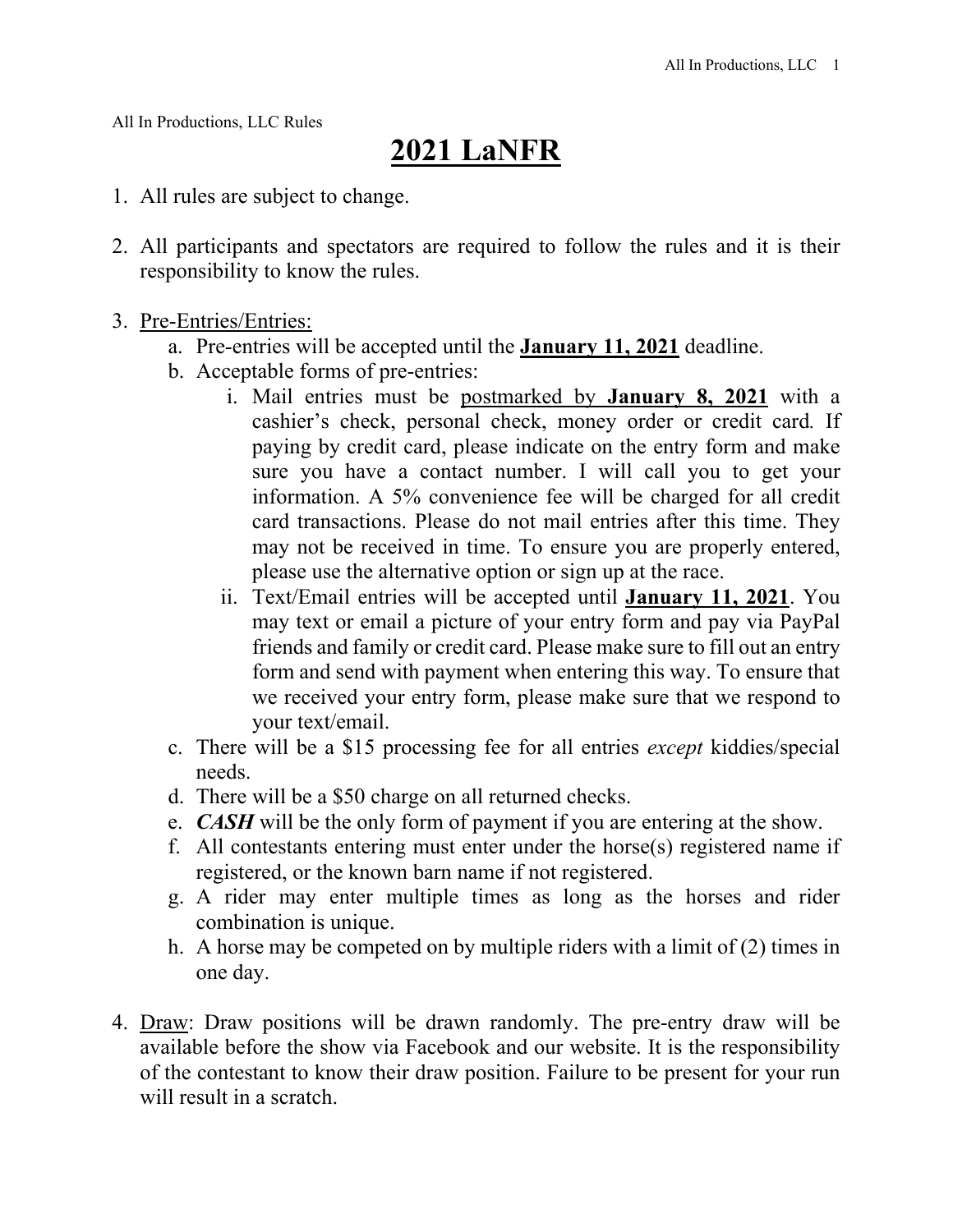- 5. Horse/Rider Substitution: Will be accepted until January 15, 2021. After this time, a \$10 fee per change will be charged. All changes must be made before the first horse runs in Youth/Open each day.
- 6. Draw Outs: A draw out refund for entry fees may be submitted up until **January 15, 2021 at 11:59 p.m**. ABSOLUTELY NO REFUNDS WILL BE GIVEN AFTER THIS DATE. A 90% refund will be granted until the deadline with a vet release, doctor's release, or visible sickness/illness only. AGAIN, NO REFUNDS WILL BE GIVEN AFTER **JANUARY 15, 2021 AT 11:59 P.M**. FOR ANY REASON.
- 7. WPRA/BBR: All contestants must provide their card number/member number and the full registered name of the horse when entering. Failure to do so will prevent us from reporting your standings.
- 8. Raise The Stakes Shootout: Will not start before 6:30 pm on Friday, January 22, 2021. We will have 60 contestants (unless it does not fill, or the AIP crew decides otherwise). It will be a 2D with  $\frac{1}{2}$  second splits. A contestant may not run their horse more than once in the same day. If a rider wishes to sell their spot, they must contact AIP first. There will be no refunds for the Shootout. All contestants are required to wear a cowboy hat or helmet, a long sleeve button down western shirt, jeans, and boots. The Shootout will start with a fresh drag. There will be a regular drag every 3 horses and a big drag at 30. The estimated payout with 60 horses will be as follows:

 $1D$  1st - \$2,800.00 1D 2nd - \$2,100.00 1D 3rd - \$1,400.00  $1D 4<sup>th</sup> - 700.00$  $2D1^{st} - $2,000.00$ 2D 2nd - \$1,500.00 2D 3rd - \$1000.00  $2D 4<sup>th</sup> - $500.00$ .

Adjustments will be made based on the number or riders.

9. Youth 5D: 80% of entry fees and 100% of all added money will be paid out in a 5D format. Added money and money from entry fees will be distributed between the divisions in the following manner: 1D 30%, 2D 25%, 3D 20%, 4D 15%, and 5D 10%. The number of positions paid out per division will be determined by the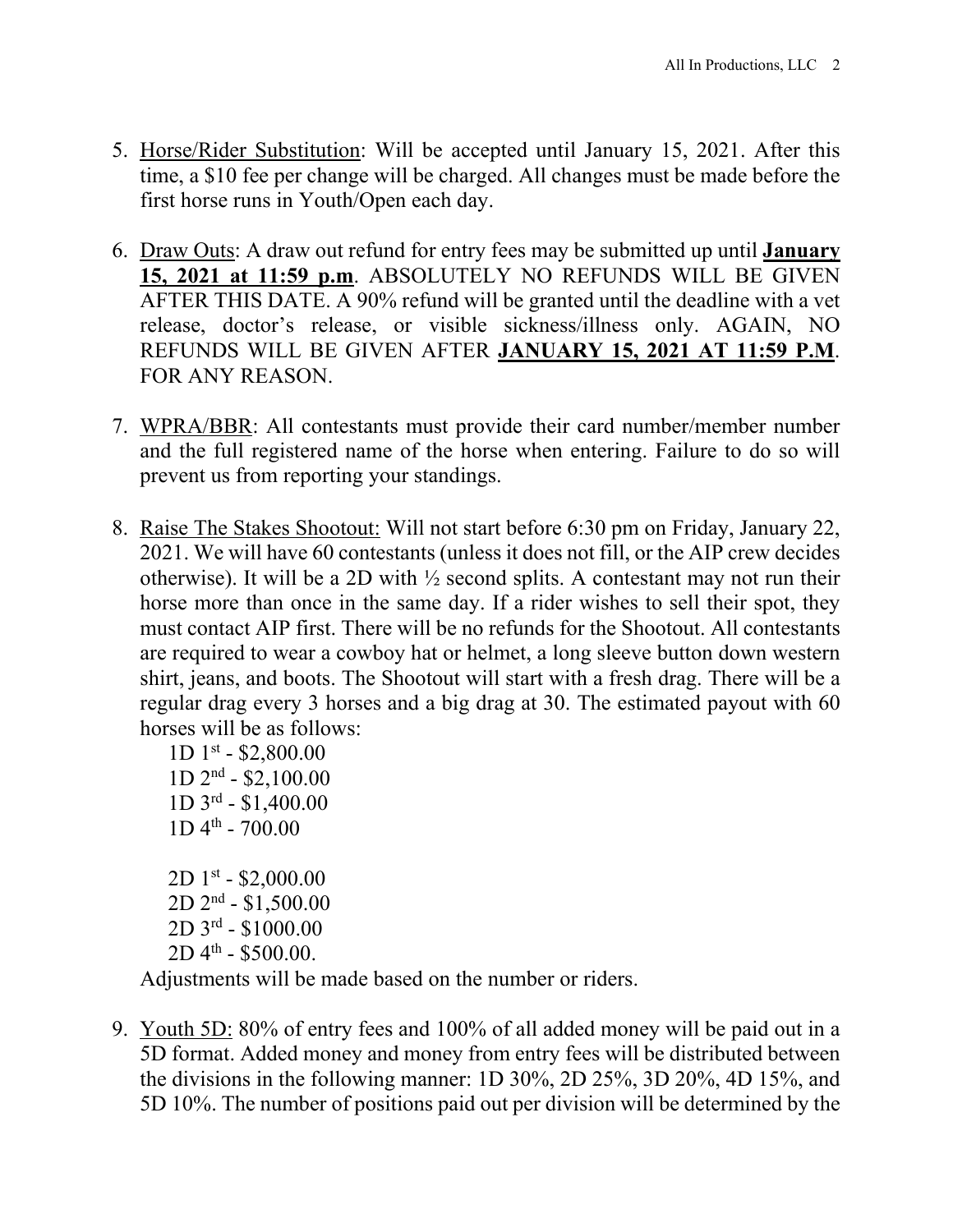number of entries. Rider must be 13 years of age or younger as of January 1, 2021.

- 10.Open 5D: 80% of entry fees and 100% of all added money will be paid out in a 5D format. Added money and money from entry fees will be distributed between the divisions in the following manner: 1D 30%, 2D 25%, 3D 20%, 4D 15%, and 5D 10%. The number of positions paid out per division will be determined by the number of entries.
- 11.Junior Side Pot: This is a rollover option *ONLY*! Rider must be entered in Open to be eligible to enter this side pot. Rider must be 14-18 years of age as of January 1, 2021. Must be able to show proof of Birthday. 80% of entry fees will be paid out in a 5D format. Percentages per division will be the same as Open, 1D 30%, 2D 25%, 3D 20%, 4D 15%, and 5D 10%. The number of positions paid out per division will be determined by the number of entries.
- 12.Adult Side Pot: This is a rollover option *ONLY*! Rider must be entered in Open to be eligible to enter this side pot. Rider must be between the ages of 19-39 as of January 1, 2021. Must be able to show proof of Birthday. 80% of entry fees will be paid out in a 5D format. Percentages per division will be the same as Open, 1D 30%, 2D 25%, 3D 20%, 4D 15%, and 5D 10%. The number of positions paid out per division will be determined by the number of entries.
- 13.Senior Side Pot: This is a rollover option *ONLY*! Rider must be entered in Open to be eligible to enter this side pot. Rider must be 40 years of age or older as of January 1, 2021. Must be able to show proof of Birthday. 80% of entry fees will be paid out in a 5D format. Percentages per division will be the same as Open, 1D 30%, 2D 25%, 3D 20%, 4D 15%, and 5D 10%. The number of positions paid out per division will be determined by the number of entries.
- 14. Open Race, Youth Race & Side Pot Races will run in a 5D format:

1D=Fastest time of the race 2D=Fastest time of the race  $+0.500$ 3D=Fastest time of the race + 1.000 second  $4D=Fastest$  time of the race  $+1.500$  seconds 5D=Fastest time of the race  $+2.000$  seconds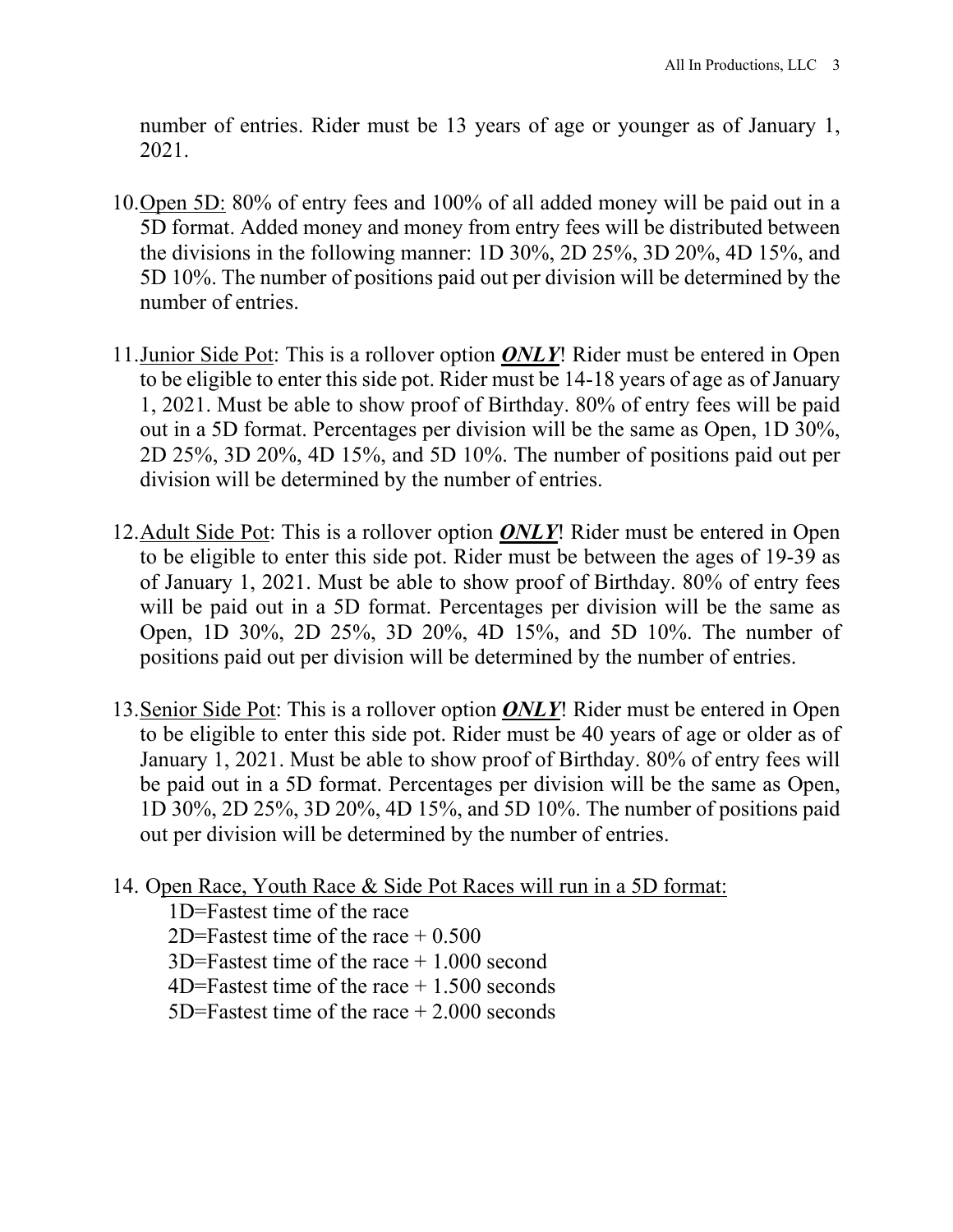- 15. Raise The Stakes Shootout will run in a 2D format: 1D=Fastest time of the race 2D=Fastest time of the race  $\pm 0.500$
- 16.Kiddie/Special Needs Barrels: Rider must be 8 years of age or younger as of January 1, 2021 or require assistance in riding. Each rider will receive a \$5 payout.
- 17. Exhibitions: Timed exhibitions will be available for \$5 per run Friday from 11:00 a.m. - 5:00 p.m. Tickets may be purchased on Friday in the office.
- 18.Dress Code: All riders are required to wear a cowboy hat or helmet, a long sleeve button down western shirt, jeans, and boots for **THE RAISE THE STAKES SHOOTOUT and SATURDAY**. Failure to do so will result in an automatic disqualification.
- 19. Timer Malfunctions: In the event that the timers fail, a re-run will be awarded before the next 50 big drag with a fresh drag or at the end of the Open that day with a fresh drag. If the barrels are not placed properly on their markers, a re-run will be awarded as well. No penalties will be applied.
- 20. Fines: All fines are to be paid in cash at the desk. Contestants with outstanding fines will not be allowed to compete until all fines have been paid.
- 21. Drags: The Open race will start each day with a fresh drag. The Raise The Stakes Shootout will start with a fresh drag. There will be a regular drag every 3 and a big drag at 30 for the Shootout & the Multi-Race on Friday. On Saturday there will be a regular drag every 5 and a big drag at 50.
- 22. Awards/Money: A contestant does not have to be present to receive awards or pick up money won but will be required to pay for postage for mailing check. Money will be paid via check at the show. If a contestant has left before collecting awards or money, they may designate someone to collect the awards or money on their behalf, but they are required to sign in your place.
- 23. Ties: In the event of a tie for awards, the tie will be broken by the flip of a coin or a run off which will be decided on by the contestants. If the contestant(s) are not present, a member of All In Productions, LLC will stand in their place. If there is a tie in the placings, the money for that place will be divided equally.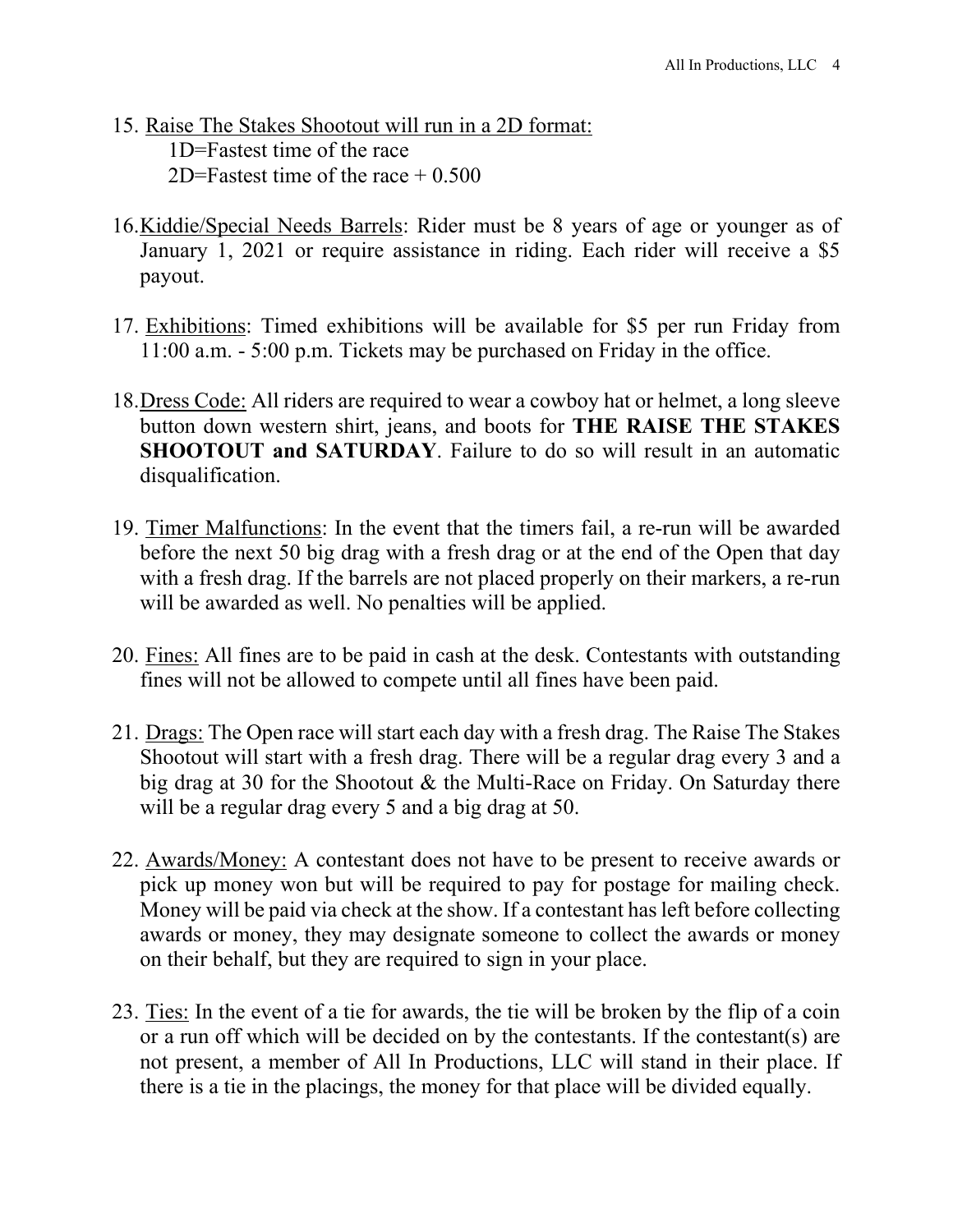- 24. Vendors: There will be no selling of any type of merchandise or service on the facility grounds without a vendor contract.
- 25. Check In: Please make sure to check in upon arrival and take care of any office business you may have. You may check in to your stalls and RV's in the show office. All contestants should confirm their draw position.
- 26. Contestants are responsible for knowing their draw position. If a contestant rides out of turn or runs a horse in the incorrect order, they will be automatically disqualified.
- 27. You will have 3 gate calls to break the plane of the alley way. After the  $2<sup>nd</sup>$  gate call, the announcer will then give you 60 seconds to break the plane of the alley way. If you do not break the plane of the alley way by the end of the 60 seconds, the announcer will call your name one final time and then you will be disqualified.
- 28.A no-time will be given to a contestant for any of the following reasons:
	- a. If a contestant runs out of turn or runs a horse out of turn.
	- b. If the contestant breaks the pattern.
	- c. If a contestant does not keep forward motion after breaking the plane of the alley.
	- d. If the contestant knocks over a barrel.
	- e. If the contestant falls off their horse or the horse trips/stumbles/falls (other than "official broadside" to be determined by AIP) in such a manner to break the pattern.
	- f. If the contestant is unable to get their horse in the arena by the previous stated time limit.
	- g. If the contestant breaks any rules listed in the rule book, it could result in disqualification.
- 29. No circling of barrels or training during a competition run. Once the pattern is broken, the rider may complete the run from where the pattern was broke in a timely fashion or immediately exit the arena. If the announcer or personnel have to ask you to exit the arena for said reasons, you will receive a fine of \$10 paid before your next run.
- 30. Misidentifying a horse/rider in any class will result in an automatic disqualification.